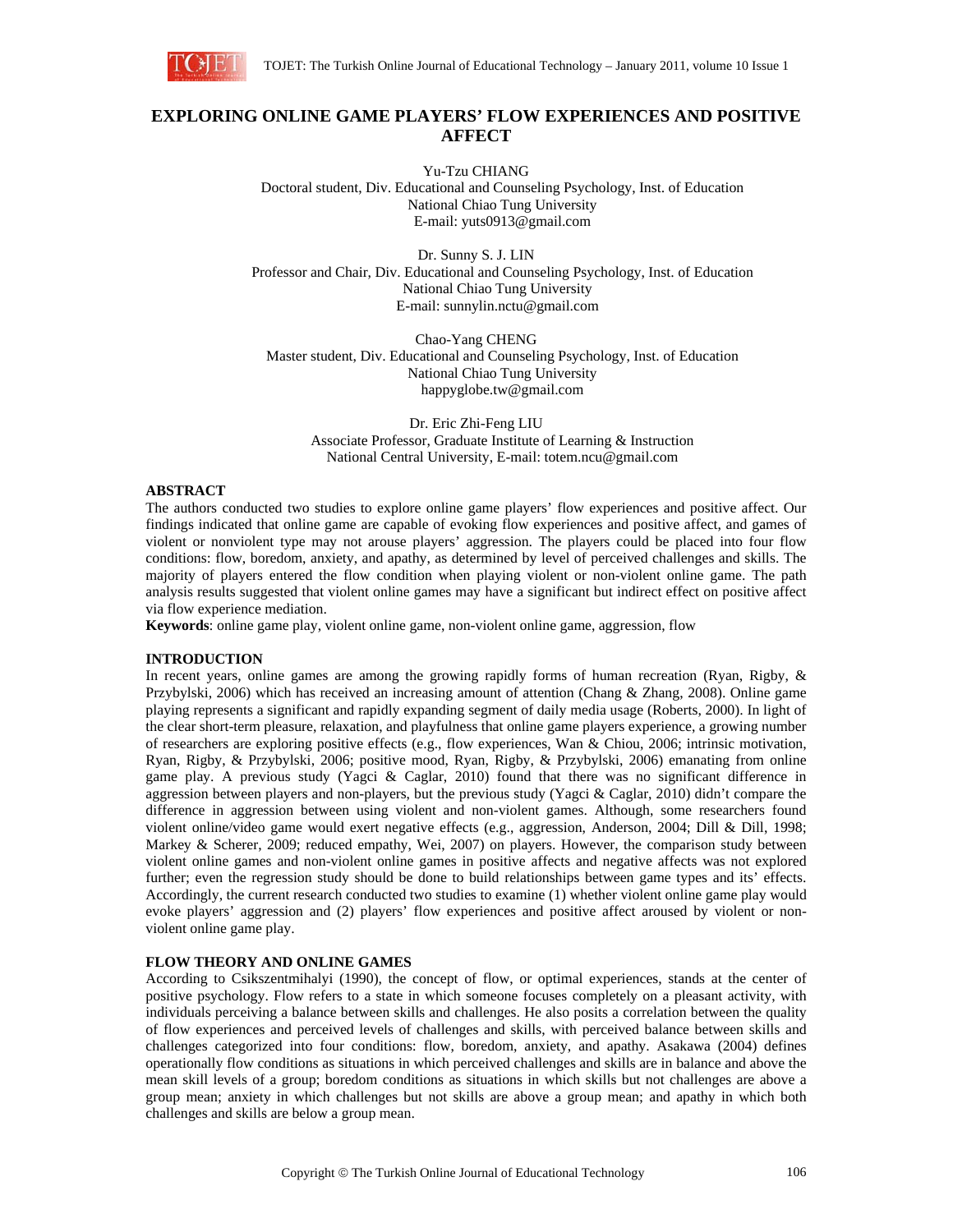

Csikszentmihalyi (1990) also regards flow as an autotelic experiences—that is, intrinsic rewards come from the activity itself. Characteristics of flow experiences include clear goals, immediate feedback, loss of a sense of passing time, loss of self-consciousness, an integration of self with the activity, increased concentration on the activity, and a sense of control (see also Pace, 2004; Chen, 2006).

We believe that online games have many features that encourage flow states, including the provision of rich and immediate feedback to player actions, enjoyment, playfulness, and the ability to induce high levels of player concentration. Chen (2006), Pace (2004), Pearce, et al. (2004), and other researchers are using the flow concept and experience sampling methodology or interview to explore aspects of human-online interaction. However, limitation of research fund and time, the authors preceded two studies: an experiment and survey to collect more samples rather than using the experience sampling method. Moreover, a challenge for these researchers is the potential crossover of the effects of flow experiences in online games with the impacts of online game addiction. Griffiths and Davies (2005), and Lemmens, Valkenburg and Peter (2009) are on a long list of researchers suggesting that online games can cause some players to become addicted. Oppositely, Wan and Chiou (2006) posit a negative correlation between flow state and inclinations toward addiction, and they also report that flow state is not a significant predictor of subsequent inclinations toward addiction. Chumbley and Griffiths (2007) argue that online game addiction may exist, but only in a small percentage of players, therefore samples of addicted players are hard to establish and comparisons with non-addicted players in terms of general online game effects are hard to make. For this reason, the potential for online game addiction was not included in the current study.

Chumbley and Griffiths (2007) report that differences in online game content arouse different affective responses. Griffiths (1999) notes that the majority of researchers claim that the contents of most online games are violent in nature. Furthermore, Anderson (2004) and Dill and Dill (1998) suggested that violent games would arouse negative emotions. Accordingly, our goal in this research is to gather evidence supporting or refuting the idea that online game content (violent versus nonviolent) exerts negative impacts on player flow experiences and positive affect.

The primary purpose of our dual studies was to investigate players' flow experiences and positive affect in the period immediately following violent and nonviolent game play sessions. Our expectation was that online games would contribute to flow experiences and positive affect, and that players' aggression would not arouse after playing either violent or nonviolent online games. We also expected that participants can be categorized to different flow conditions (flow, boredom, anxiety or apathy) based on balance between skills and challenges which were perceived during game playing sessions.

Two studies were conducted to test these hypotheses. In the first we compared the effects of two games given by the authors, one violent and one nonviolent and collected data on the participants' reported flow experiences, positive affect, and aggression following play sessions. To ensure a successful manipulation check, advanced examinations of the participants' initial emotional states and game playfulness feature appraisals were conducted. For the purpose of counter balance control of game playing order, half of the participants played the violent online game first and the second half the nonviolent game first. Game assignments were reversed later. In the second we surveyed a group of college game players regarding their flow experiences and positive affect. We categorized participants into four flow conditions according to their scores of flow scale and categorized online games reported by participants into violent and nonviolent game according to criteria by our research group. We also performed path analyses for players in terms of the flow condition, violent online games, flow experiences, and positive affect.

# **STUDY 1**

### **Sample and Procedure**

A total of 30 (11 male, 19 female) college students in Taiwan agreed to participate in this study in return for research credit in their educational psychology course. For the purpose of counter balance of game playing order, the participants were randomly divided into two halves, with the first half (16 participants) played the violent online game and the second half (14 participants) played the nonviolent game. Game assignments were reversed two weeks later. Participants were asked to complete an emotion pretest questionnaire, learn how to play the assigned game, then complete additional questionnaires (described below) after 30-minute game sessions.

The violent game used in this study was *Grand Theft Auto*. Players act as criminals in a large city, with missions assigned by underworld figureheads; missions and tasks must be completed in order to progress through a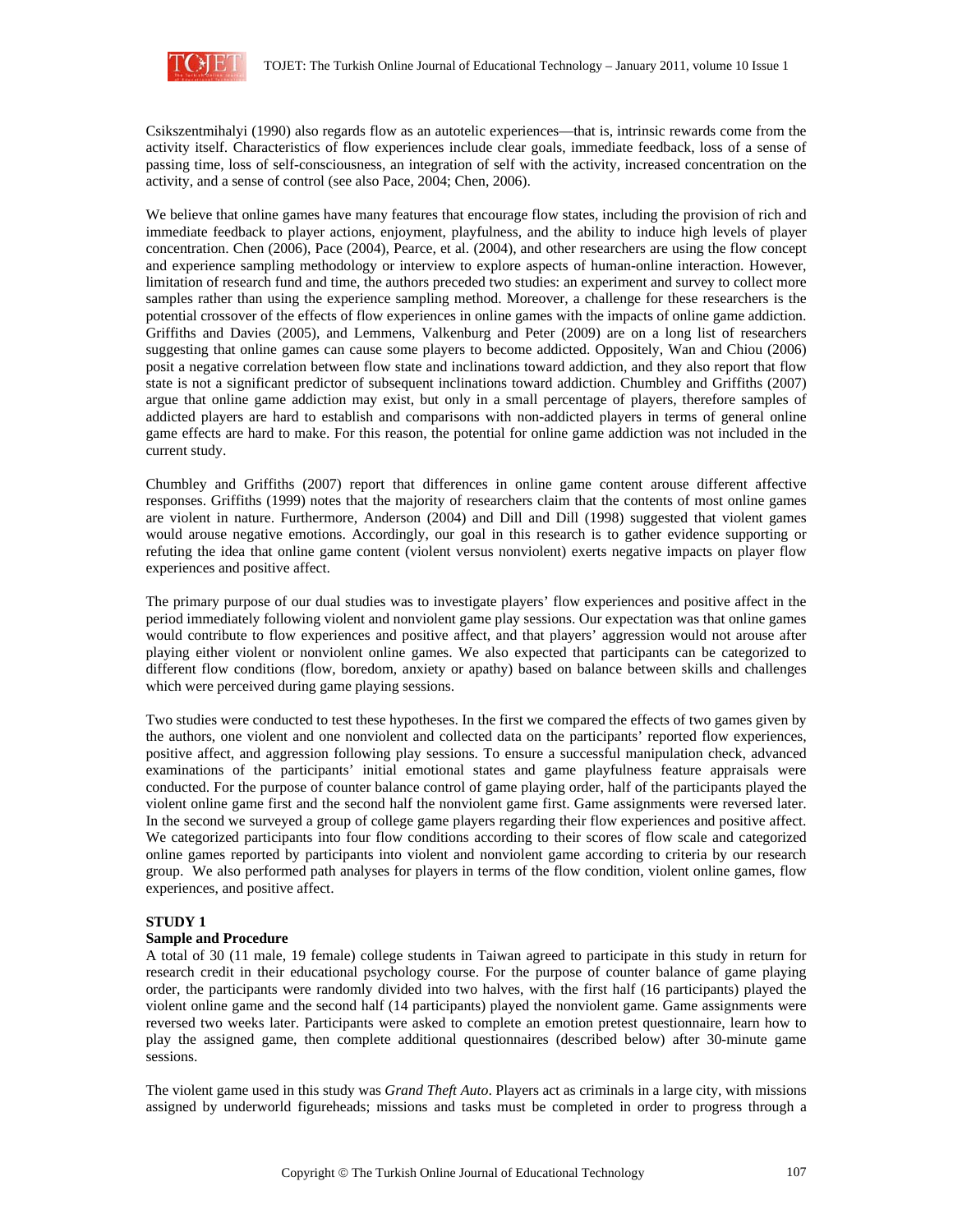

storyline. Missions and tasks include bank robberies, assassinations, taxi driving, firefighting, pimping, street racing, and learning to fly an airplane. Many tasks and learning scenarios can be completed at any time when main missions are not being completed. The nonviolent game used in this study was *Super Mario Crazy Racing*, in which characters from the *Mario* series of video games race go-karts on a variety of tracks. Players obtain items by driving through question mark blocks. Coins can be used for defensive moves, offensive purposes, or for adding power to engines for short time periods.

### **Questionnaire**

We used existing questionnaires (original and modified) to create instruments aimed at collecting data on emotions (Levine, Wyer & Schwarz, 1994), online game playfulness (Hackbarth, Grover &Yi, 2003), flow during game play (Chen, 2006), positive affect (Chen, 2006), and aggression (Liu, 2003).

The purpose of Levine et al.'s (1994) emotion scale is to measure an individual's emotional state in the pretest phase. Responses to the scale's 14 adjective items are given according to a 7-point checklist, with 1 indicating "strongly disagree" and 7 "strongly agree." Sample items include "happy," "excited," and "depressed" (negative emotions are reverse scored as to indicate positive emotion).

For Hackbarth et al.'s (2003) online game playfulness feature scale (7 items and a online playfulness adjective checklist), participants were asked to select adjectives to describe subjective perceptions for the game they were playing or game characteristics. Sample items include "spontaneous" and "unimaginative" (reverse scored).

The flow during game play and positive affect instruments were modified from Chen's scale (2006) which is originally constructed to measure flow states and positive affect among World Wide Web users; we revised them to fit a online game context. It consisted of 14 items and sample items include "I was absorbed intensely in the game or in my game roles" and "Time went faster than I thought, and I did not sense the passing of time." Responses to scale items were given along a 7-point Likert scale. The positive affect scale consisted of 6 items and was modified into 7-point semantic differential rating: fun–not fun (reverse scored), boring-exciting, sad enjoyable, active–passive (reverse scored), lonely—not lonely, and tense—relaxed.

Finally, Liu's (2003) aggression scale is originally constructed to measure aggressive cognition, behaviors, and affect among World Wide Web users. It consists of 17 items and responses ranging from 1 ("strongly disagree") to 7 ("strongly agree"). We revised it to serve our purposes of determining increases in the participants' aggressive attitudes. Sample items included "I have no violent feeling from that game" and "I would hit anyone who harassed me."

The small sample size limits the use of a factor analysis to examine the validity of the scales. We therefore examined item-scale correlation  $(> 0.3)$  and item discrimination of extreme values (t-test value significant) to ensure the quality of the scales. No items were removed from the emotion scale (Cronbach Alpha coefficient = .78), one item was deleted from the game playfulness features scale (.83), three items were deleted from the flow-during-game scale (.91), one item was deleted from the positive affect scale (.84), and two items were deleted from the aggression scale (.88). The reliabilities of all instruments were acceptable.

#### **Results**

To perform a manipulation check, participants were asked to describe their initial emotional state and to appraise the playfulness levels of the two games using the paired t-tests. In addition, the paired t-tests were also used to determine mean differences within halves (when they in switch played violent and non-violent games for counter balance of playing order) for the flow-during-game play, positive affect, and aggression scales.

Results from the paired t-test comparison of violent and nonviolent games are shown in Table 1. In both cases, the participants' mean scores on the emotion pretest were below the scale midpoint of 4.0. The participants reported lower playfulness feature appraisal of the violent game  $( $4.0$ ) and higher playfulness feature appraisal$ of the nonviolent games  $(> 4.0)$ . They also reported scores above 4.0 for the flow experience and positive affect scales. Paired t-test results indicated no significant differences in the participants' scores on the emotion pretest and  $(t=-.58, n.s.)$  and playfulness feature appraisal scales  $(t=-1.26, n.s.)$ . These findings were used to ensure that the participants' initial emotions and playfulness feature appraisals for the two games at the same level.

Significant differences were noted between the two game types in terms of flow experiences (t=-5.22, p<.001) and positive affect (t=-4.07, p<.001). Participants reported higher flow experience and positive affect scores after playing the nonviolent game compared to the violent game (M=5.38 vs. 4.08 and 5.67 vs. 4.30, respectively). Finally, participants playing two type games reported scores far below the midpoint of 4.0 on the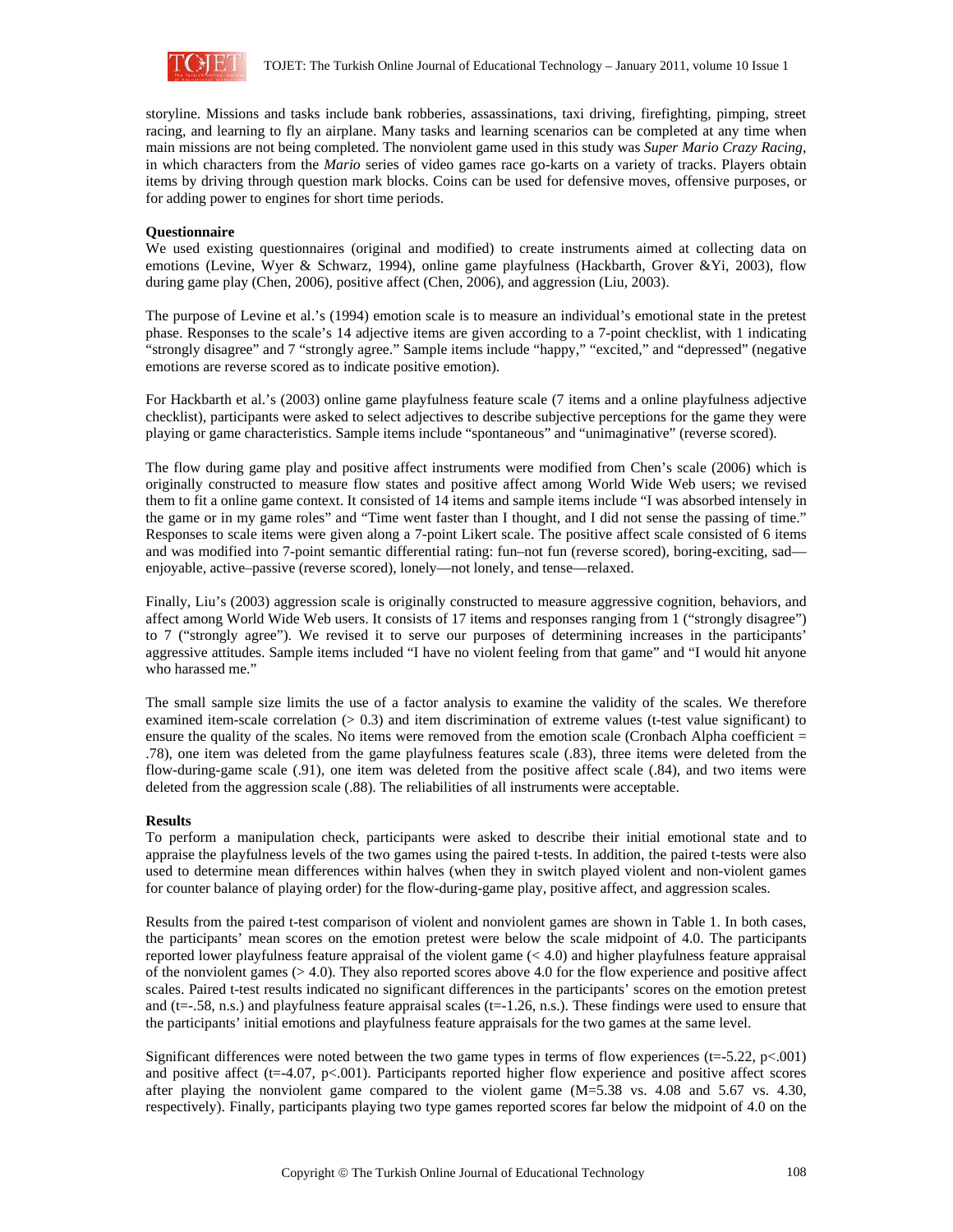

aggression scale (M=2.33 for both the nonviolent and violent groups). No significant differences in aggression  $(t=-.01, n.s.)$  were found between the two game types.

| Table 1: Results from paired t-tests, violent versus non-violent game players $(N=30)$ |                      |           |                         |           |            |
|----------------------------------------------------------------------------------------|----------------------|-----------|-------------------------|-----------|------------|
|                                                                                        | <b>Violent Games</b> |           | <b>Nonviolent Games</b> |           |            |
|                                                                                        | M                    | <b>SD</b> | M                       | <b>SD</b> | Paired t   |
| <b>Emotion Pretest</b>                                                                 | 3.12                 | 0.82      | 3.20                    | 0.82      | $-0.58$    |
| <b>Game Playfulness Feature</b>                                                        | 3.98                 | 1.47      | 4.38                    | 1.02      | $-1.26$    |
| <b>Flow Experiences</b>                                                                | 4.08                 | 1.28      | 5.38                    | 1.11      | $-5.22***$ |
| Positive Affect                                                                        | 4.30                 | 1.45      | 5.67                    | 1.08      | $-4.07***$ |
| Aggression                                                                             | 2.33                 | 0.95      | 2.33                    | 0.95      | $-0.01$    |

\*\*\*  $p < .001$ .

### **Discussion**

The findings indicated no significant differences between the two game types in terms of the participants' initial emotions and playfulness feature appraisals. That the mean scores for flow experiences and positive affect exceeded the 4.0 midpoint after playing either violent or nonviolent games suggested a positive effect from online game play. Note also the significant differences in flow experiences and positive affect when playing the violent and nonviolent games, with higher scores reported after playing the nonviolent game. These results find support from Chumbley and Griffiths (2007), who reported that different online game contents trigger different affective responses. In short, our data indicated that nonviolent online games trigger higher positive player affect compared to violent games.

Mean aggression scores between violent  $(M=2.33)$  and nonviolent  $(M=2.33)$  games were both below the 4.0 response midpoint. No significant differences were noted in aggression scores after playing either game—in other words, the results indicate that online games did not evoke aggression in the participants, regardless of their violent or nonviolent status.

Our results confirmed our principle assumption that online games would exert players' flow experiences and positive affect during game play. However, several limitations must be noted. The first is the small sample size (30 participants). Also, the gender breakdown (36.3% male and 63.3% female) is not representative of actual game player populations, which tend to be dominated to a very large degree by male players. Past research findings have suggested that women's experiences and time allocation of online gaming were less than men of a similar age (e.g., Royse et al., 2007; Williams et al., 2009). We also observed that male players also show a preference for violent online games and female players show a preference for nonviolent games. Even though significant differences were not found in terms of perceived playfulness features between the two game types in this study, we suspect that females in general may prefer nonviolent games and report higher levels of flow and positive affect after playing nonviolent games.

The second limitation concerns flow conditions. According to Csikszentmihalyi (1990), flow experience quality is associated with perceived levels of challenge and skill level. People in different flow conditions tend to report different flow experience levels. In this study, the number of participants was too small for proper categorization in terms of participant flow conditions, thus making it difficult to compare flow experiences and positive affect.

The third limitation concerns the experimental setting. Participants were assigned to different types of games, meaning that some participants were forced to play a game type that they would normally avoid. Csikszentmihalyi (1990) posits that flow experiences are more likely to emerge from preferred or favored activities. Also note that the one item deleted from the playfulness feature scale based on results from an item analysis was "autonomy," therefore we could not accurately assess the participants' perceptions of whether or not they were involved in a preferred activity.

In view of this, extensive survey was used to examine further the participants' flow experiences and positive affect. In response to the second limitation, we further categorized the participants into the four above-described flow conditions. In response to the third limitation, the questionnaires would be according to samples' experiences of the online game that they played in the last game to response.

Furthermore, our data indicated that the mean scores for the aggression scales between the violent (M=2.33) and nonviolent (M=2.33) games were both below the scale midpoints, with no significant differences noted between the two game types. The result of study 1 extended the previous finding (Yagci & Caglar, 2010) and made the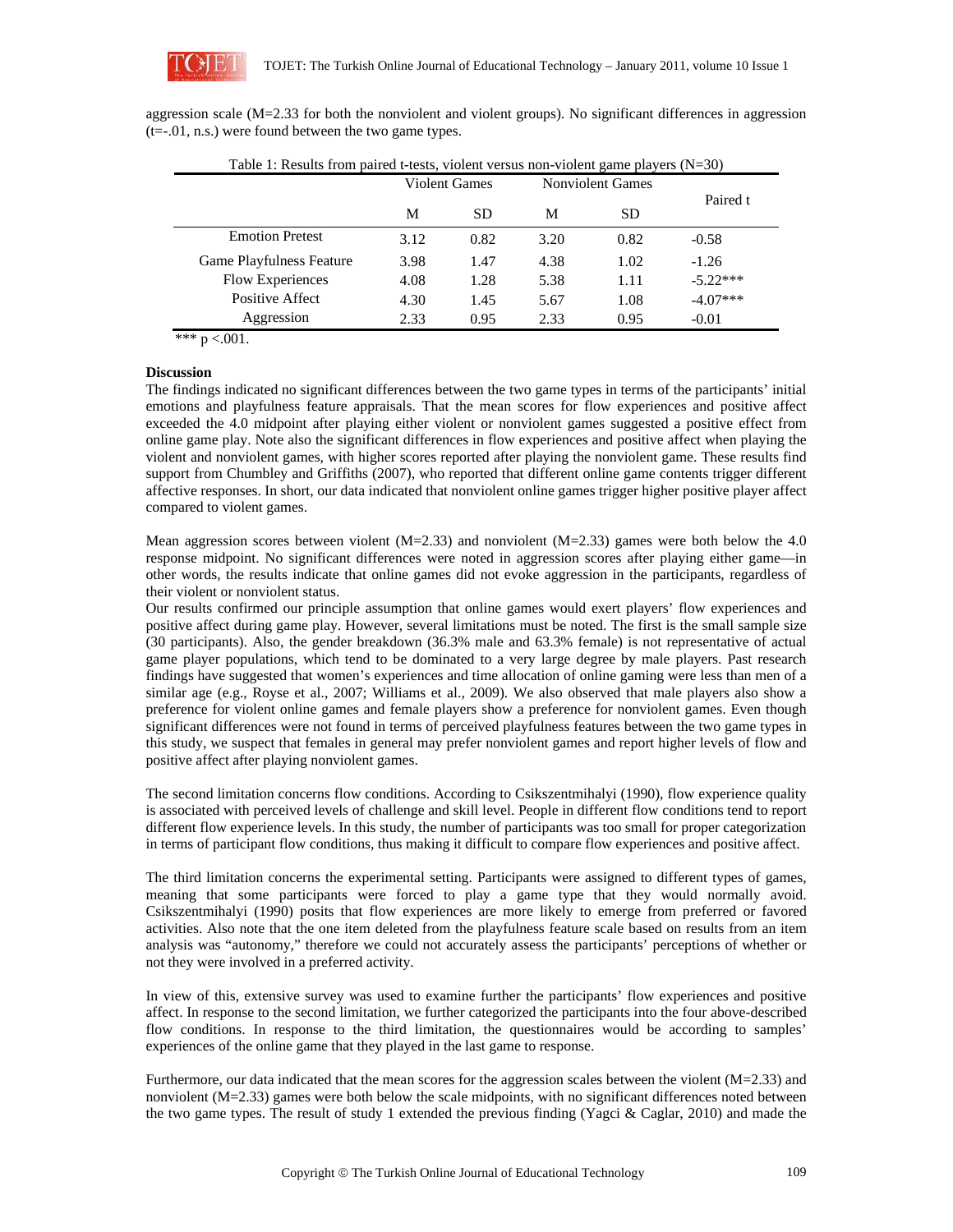

literature more complete in the online game play domain. Further, we made the decision to not address the aggression issue in our second study.

# **STUDY 2**

The purpose of study 2 was to survey college online game players concerning their flow experiences and positive affect after game sessions. Participants were classified into the four flow conditions (flow, boredom, anxiety, or apathy) with games once again divided into violent or nonviolent categories. In addition, a path analysis was conducted to examine whether players are in the flow condition or whether they play violent online games have effects on their perception of flow experiences, and positive affect. We expected that both players in flow condition and violent online game play would have effects on flow experiences and positive affect.

### **Sample and Procedure**

A total of 365 college students from 4 universities in northern and central Taiwan were requested to complete the research instruments; 337 students (246 male, 91 female) returned usable surveys. Of those, 35 (10.4%) stated that they had been playing a particular type of online game for 1 month or less, 94 (27.9%) between 2 and 6 months, 31 (9.2%) between 7 and 12 months, and 177 (52%) for 1 year or more. Regarding hours spent playing per week, 173 (51.3%) reported 7 hours or less, 81 (24%) between 8 and 16 hours, 41 (12.2%) between 16 and 24 hours, 26 (7.7%) between 25 and 40 hours, and 16 (4.7%) 41 hours or more.

### **Questionnaire**

The first survey item was "What is the name of the online game that you last played (today, yesterday, several hours ago)? All of the questions that follow will be about that game and your playing habits."

The rest of the data collection instruments were designed to collect demographic information; data on online game playing habits; and perceptions of challenges, skills, and strategy (Pearce, et al., 2004), flow experiences during game play (Chen, 2006), and positive affect (Chen, 2006). The challenge/skill items focused on participant perceptions of the match between game challenges and personal playing skills for the designated game. The two items in this part of the instrument were, "How do you feel about the game's degree of challenge?" and "Were your skills adequate for the game while you were playing it?" Responses to the two items were measured along a 9 point Likert scale and were used to categorize the participants into the four flow conditions: flow, boredom, anxiety, or apathy. The instruments used to measure flow experiences and positive affect were identical to those used in the first study but in a 9-point Likert scale.

The two scales were validated by factor analysis using principal component and varimax rotation methods. Our results indicated that the scale of flow experiences is composed of 2 factors (naming antecedent flow and flow state) which together explained 67.43% of total variances. Reliabilities for the two factors were .86 and .81, respectively, and .83 for the entire flow experience scale. The positive affect scale extracted one factor with 53.81% total variances explained and its reliability was .78.

The online games reported by the participants were coded as either violent or nonviolent. The established categorization criteria of online games (Griffiths, 1999) were adopted to categorize violent and nonviolent games. Two college expert players were recruited as coders. One expert is an elder leader in a massively multiplayer online game (MMO) and majors in educational psychology and counseling. The other expert is an expert player of the previous target game (Grand Theft Auto) and majors in instructional technology. The scorer reliability for the two coders were .82.

#### **Statistics Method**

To examine perceived balances of challenges and skills, we followed the classification procedures described by Asakawa (2004). Challenge and skill level means and standard deviations were computed for the entire sample. Cutoff points were group mean minus one standard deviation, group mean, and group mean plus one standard deviation (Fig. 1). Means and standard deviations for the flow dimension and positive affect scales were computed and compared across the four flow conditions.

The four conditions in the current study included flow, boredom, anxiety, and apathy. Asakawa (2004) regarded the flow condition as situations where both perceived challenges and skills were balanced and above the group means, whereas the apathy condition was regarded as situations in which both challenges and skills were below the group average. The authors categorized the flow condition into three sub-conditions (Flow 1 to Flow 3). The flow 1 condition represented the highest balances between challenges and skills, flow 2 and flow 3 conditions represented the second best, but the apathy condition represented low balances between challenges and skills. The participants in flow 1 condition should perceived higher flow experiences and more positive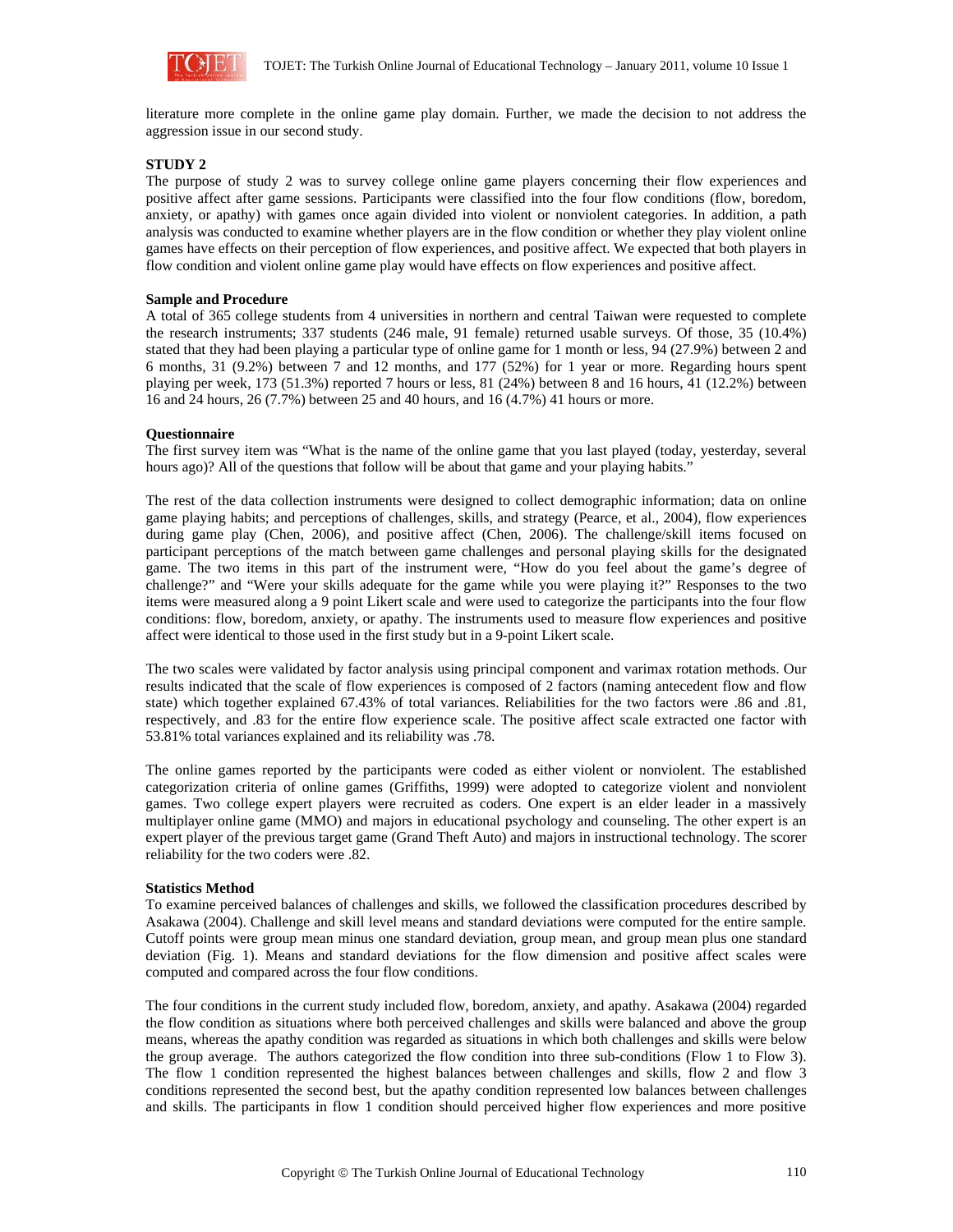

affect than the flow 2, flow 3 and apathy conditions (Csikszentmihalyi, 1990; Asakawa, 2004). In order to categorize participants into the four conditions of flow (flow, boredom, anxiety, and apathy), the authors adopted Asakawa (2004)'s suggestion to the combined flow1 to flow3 into one flow condition.

The boredom condition was regarded as situations where skills, but not challenges, were above the group average. The anxiety condition was regarded as situations where challenges, but not skills, were above the group mean. The mapping is presented in Figure 1.



Figure1: Four conditions of flow in a flow channel defined by perceived challenges and skills.

In order to examine whether flow experiential regions in our data (Flow 1 to Flow 3 and Apathy) may represent a flow channel along which challenges and skills are to some extent in balance and the levels of flow experiences and positive affect gradually increase (Csikszentmihalyi, 1990; Asakawa, 2004), the authors compared the differences in flow experiences and the positive affect among participants in flow1, flow2, flow3 and apathy.

There were significant differences in flow experiences (F=11.21, *p<.001*) and positive affect (F=4.59, *p<.01*) among flow1, flow2, flow3 and apathy conditions. Post hoc analysis showed that participants in flow 1 reported higher flow experiences than participants in flow3 and apathy and more positive affect than flow2, flow3 and apathy conditions. Participants in flow 2 reported higher flow and more positive affect than participants in flow3 and apathy condition. Participants in flow 3 reported higher flow and more positive affect than participants in apathy condition. Because the flow in flow 1 and flow 2 both reported high flow experiences, they were not comparable. The results suggested that the intensity of flow gradually increased along this channel and showed adequate validity of the scale of flow experiences.

The path analysis was conducted to examine the effects among participants in the flow condition, playing violent online games, their perception of flow experiences and positive affect. The flow condition was coded as a dummy variable (1 = flow, 0 = boredom, anxiety, or apathy), as was the online game type categories (1 = violent,  $0 =$  non-violent).

#### **Results**

1. Four flow conditions based on perceived balances between challenges and skills.

The findings indicated that the study participants could be divided into four flow conditions based on perceived challenge-skill balances. Chi-square analysis yielded that significant different distributions for the four flow conditions  $(x^2=109.48, p<.001)$ . The largest group was the flow condition, with 143 (42.4%) participants; the boredom condition contained 96 (42.4%) participants; the anxiety condition contained 70 (42.4%) participants; only 13 (3.9%) participants were placed in the apathy group.

Of the 302 game titles reported by the participants (219 by males, 83 by females), 45.4% fell into the violent game category. A significant difference  $(\chi^2 = 35.37, p < .001)$  shown by the chi square analysis was noted in game type involvement in terms of gender, with male players constituting the vast majority of violent game players (104, compared to 8 female players).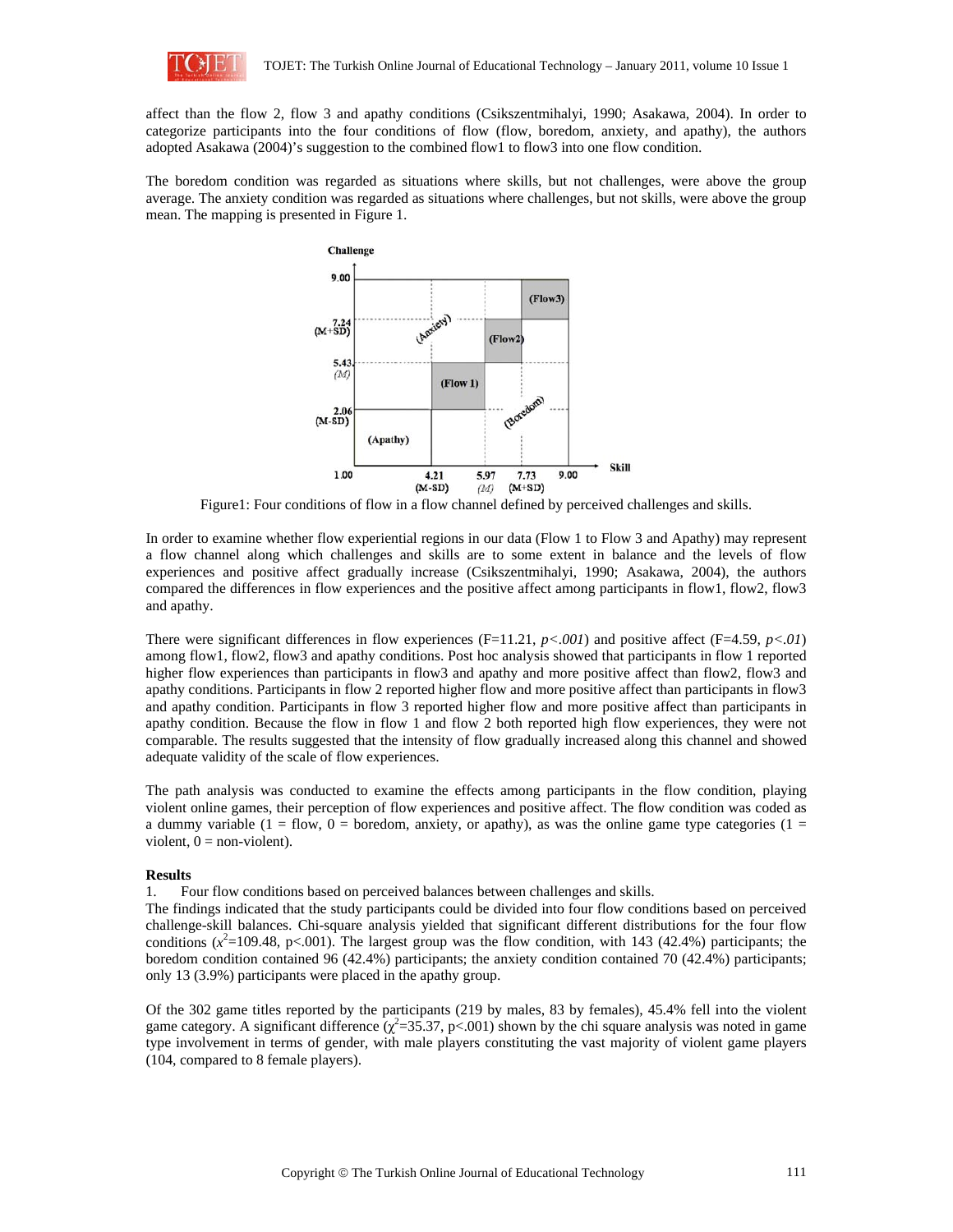

2. Path analysis: flow conditions, violent online games, flow experiences, and positive affect.

As reported in the first study, both violent and nonviolent online games were capable of triggering player flow experiences and positive affect, with nonviolent game players reporting stronger flow experiences. To determine whether violent online game play is truly capable of triggering strong flow experiences and positive affect, we performed a path analysis to examine relationships among violent online game play, flow condition, flow experiences, and positive affect. According to our findings (Fig. 2), no relationship existed between violent games and the flow condition for the participants in our study. However, violent online game play exerted a significantly positive effect ( $\beta$ =.20, p<.001) on flow experiences, but participants in the flow condition had no effect on flow experiences reported. Our data suggest that positive affect following violent online game play was mediated by flow experiences (indirect effect coefficient = .086). Flow experiences had a significantly direct effect on positive affect (β=.43, p<.001). No direct effect was found for flow condition on positive affect and flow experiences.



Figure2: Path diagram: participants in the flow condition, violent online games, flow experiences, and positive affect.

# **DISCUSSION**

The study 1 results suggest that both violent and nonviolent online game play is capable of triggering flow experiences and positive affect, with participants reporting significantly higher flow experiences and positive affect after playing a nonviolent game compared to playing a violent game. In the same manner as Chumbley and Griffiths (2007), we found that different online game content generates different affective responses. Mean aggression scores were lower than scale midpoints after playing both violent and nonviolent games. In addition, there were no significant differences in terms of aggression after playing violent versus nonviolent target games. Our findings suggest that violent online games might not be associated with aggression. Another reason is our use of college students rather than younger adolescents to address the topic of violent online games and their potential negative effect on players. Our study participants are likely better able to distinguish between game world and real world violence. Moreover, our findings may have been affected by important gender differences in game preference, with female players selecting a much higher percentage of nonviolent online games and male players mostly choosing violent games.

The study 2 findings support the idea that game players can be placed into four flow conditions based on whether players perceived the balances between challenges and skills. The majority of players were placed in the flow condition. In other words, when playing online games, players tend to perceive themselves as enjoying a balance between the challenges of the games they are playing and their playing skills—the operational definition of the flow condition given by Asakawa (2004).

In study 2, of the game involvements with the 302 participants, nonviolent game titles slightly exceeded those of violent games (54.6% vs. 45.4%). Male players showed a clear involvement for violent games, in accordance with the findings of Royse et al. (2007) and Williams et al. (2009). Female participants were much more likely to play nonviolent games than violent games (75 vs. 8, respectively). The majority of study 1 participants were female (63.3%), and the flow experience and positive affect results reflect that imbalance. In contrast, the study 2 sample was a better reflection of real-world game play: a higher number of college male players, with all players showing a slight involvement for nonviolent online games.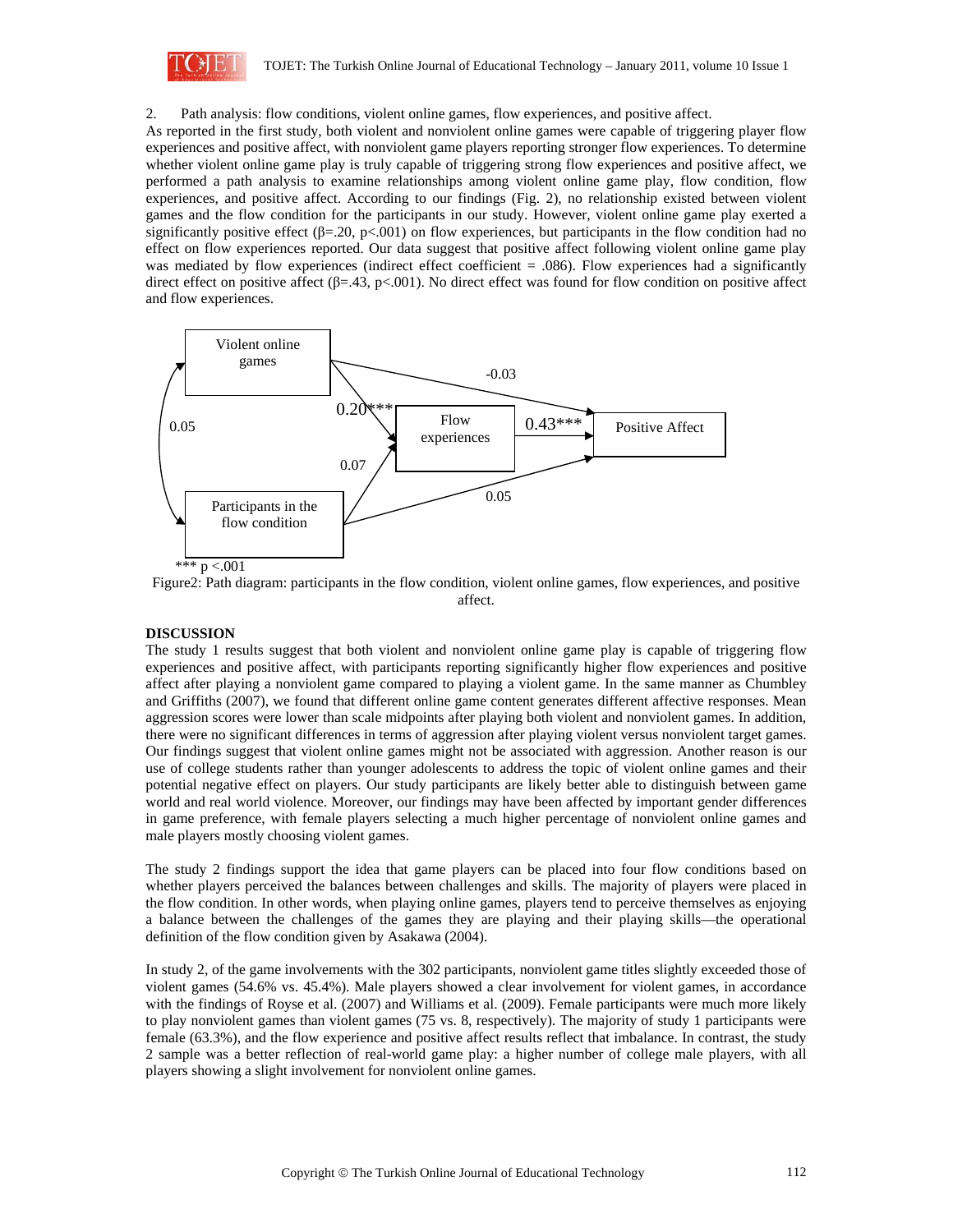

According to Griffiths (1999), the majority of game researchers claim that most online games are violent in nature, even those that feature destruction (e.g., car crashes) but no deaths. They claim that violent online games usually provide participants clear targets for earning points—in other words, clear targets represent clear goals and points represent immediate feedback, which are two characteristics of flow experiences (Csikszentmihalyi, 1990). The results study 1 indicated that nonviolent online game play was more likely than violent online game play to trigger stronger flow experiences and positive affect. Csikszentmihalyi (1990) suggests that positive affect is the end result of flow experiences. However, the experimental research in our study1 was unable to examine the mediating effects of flow experiences between game categories and positive affect. Instead, flow experiences and positive affect was simultaneously regarded as the dependent variables in study 1 while in study 2 the mediating effects of flow experiences were closely examined using path analyses. It is likely that the various research approaches lead to the mixed results between study 1 and study 2. We assert the results of path analysis positing a more prudent and parsimonious model.

The results of path analysis showed that there was no relationship between violent online games and participants in the flow condition. Participants in the flow condition possibly played different online games, and all kinds of online games could let players perceive balance between challenges and skills. However, as we reported in the previous findings, violent games provide some characters are partly consistent with flow characters (Csikszentmihalyi, 1990). Accordingly, the path analysis indicated that violent online games exerted a significantly positive effect on flow experiences.

In addition, participants in the flow condition had no effect on flow experiences. It is likely that the participants in the flow condition perceived a balance between game challenges and their own skills, thus triggering a sense of stress and overstrains to undermine the access to flow experiences. The authors suggested that participants in the flow condition showing slight variations were too similar to show statistical effects on flow experiences. In addition, we found even though participants in the flow condition perceived a balance between challenges and skills, that balance did not necessarily trigger positive affect. This evidence finds support in Csikszentmihalyi's (1990) argument that perceived balance between challenges and skills is the sufficient condition for experiencing flow, but it does not necessarily result in flow experiences or positive affect.

The results fail to yield direct relationship between violent online games and participants' positive affect. Previously, researchers argued that violent online game play triggers negative affects (Anderson, 2004; Dill & Dill, 1998) while few examinations were conducted on its effect of positive affects. Therefore, our findings add to the literature that positive affect does not occur following violent online game play.

A significant relationship was found between flow experiences and positive affect, indicating an increase in positive affect when participants achieved flow experiences from game play. Our path analysis results also indicated that positive affect following violent online game play is mediated by flow experiences (indirect effect coefficient = .086), suggesting that positive affect can be evoked through flow experience mediation. In other words, flow experiences appear to be capable of mitigating the positive effects of violent online game play, leading to higher levels of positive affect among violent online game players.

In conclusion, our findings from the two studies suggest that both violent and nonviolent online games are capable of triggering player flow experiences and positive affect, and that neither violent nor nonviolent online games by themselves are capable of triggering aggression following game sessions. Furthermore, results from our path analysis indicated that violent online game play per se does not produce positive effect; while flow experiences during violent online game play can exert significantly positive impacts on positive affect. In the future, the game evaluation study (e.g., Liu & Lin, 2009) should be done to find the reliable and valid evaluative indicators to select the well-designed games for students to play without negative effects.

# **LIMITATION**

Csikszentmihalyi (1990) suggests that researchers should use experience sampling methods to study human flow experiences. Our use of an experiment and a survey of players' retrospect flow experiences from online games did not allow for immediate observations or measures of momentum flow experiences.

Since flow experiences tend to result from favored activities, these gender-based differences must be taken into consideration when making implications from the data. Furthermore, game addiction was not taken into account in either of the two studies—a potentially important oversight in terms of differences in how addicted players perceive short-term positive affect from game play.